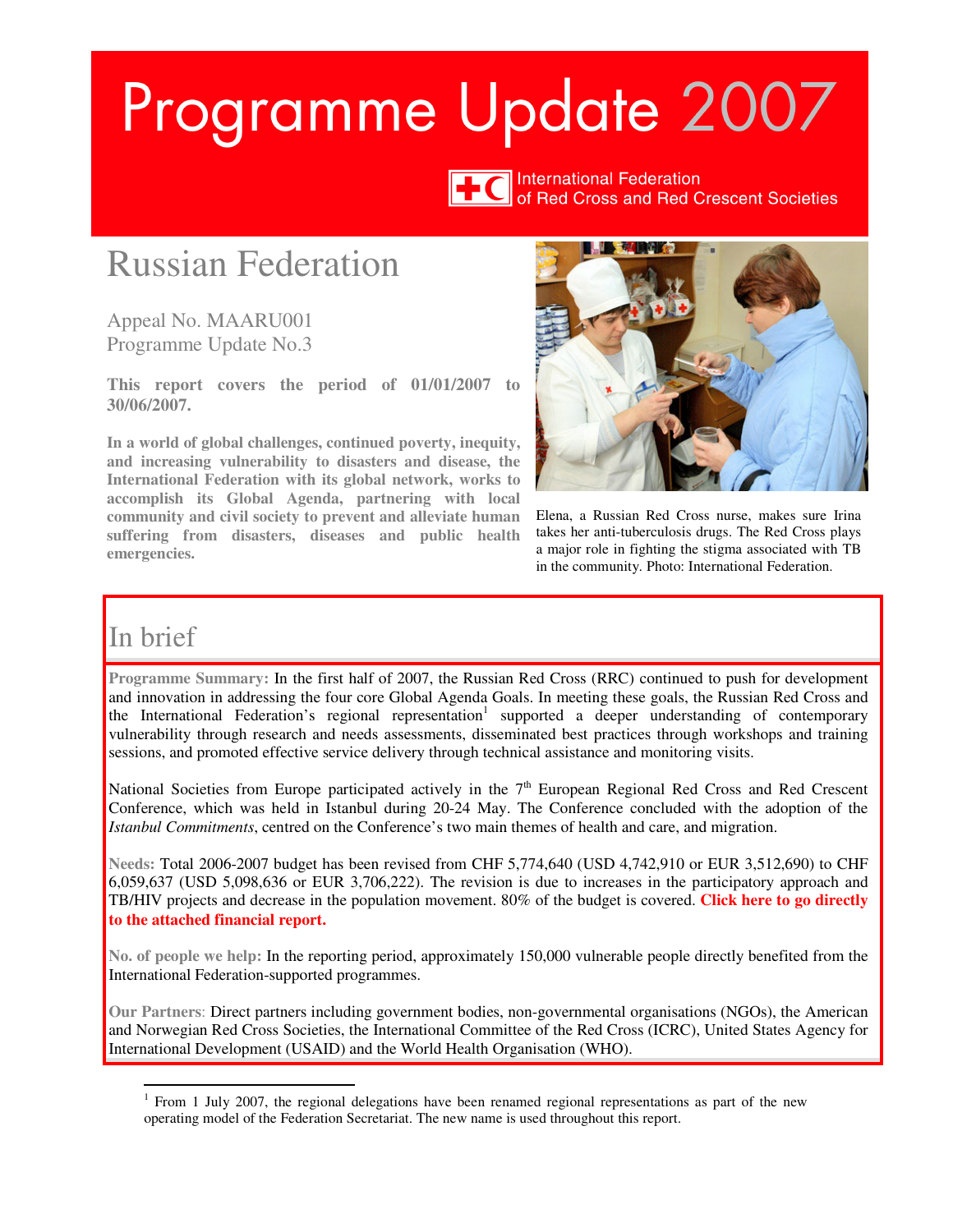# Progress towards objectives- by sector

#### **Health and care**

**Objective 1:** To reduce the spread of HIV and AIDS in Russia through an increasing portfolio of targeted peer education and risk reduction programmes.

**Achievements:** At the Europe Conference held in Istanbul in May this year, delegates were reminded that HIV and AIDS pose serious health threats to communities in Europe. This is true in the Russian Federation, where in spite of economic progress in certain areas, rates of HIV are rising. During the period from January to June 2007, the HIV project team continued to develop a system of HIV prevention in the Russian prison system, as well as a 'peer-to-peer' education programme amongst the youth. The organization of gatherings, encouraging people to 'Keep Promise – Stop AIDS', took place in 20 Russian Red Cross local departments.

Developing a system promoting preventative measures in the Russian prison system continues to be one of the main programmes. So far five regional departments are carrying out programmes educating prison staff and prisoners about AIDS. The involvement of prisoners in educating each other has attracted considerable interest and seems to be a successful way of creatively and actively reaching other prisoners. One of the most important developments has been the opportunity of working in some pre-trial detention centres, access to which had previously been denied.

Across Russia, 13 branches continue to work not only to promote awareness, but importantly to change the behaviour of youth through the 'peer to peer' programme, with the aim of reducing the rate of HIV infection through education about the disease and its prevention. Thousands of people of different age groups from various educational institutions have been involved in seminars and lectures. The number of regional departments carrying out programmes committed to harm reduction among drug users and sex workers has increased from four in 2006 to six in 2007 and the focus has developed from simply education about prevention to the provision of necessary services and support.

In relation to preventative measures, there has been widespread distribution of educational brochures, booklets, postcard and stickers. Many have also benefited from training workshops, related both to preventative measures against HIV and also teaching departments how to work more beneficially with volunteers. A close working partnership has developed between different organizations, with activity directed towards informing the government, NGOs and communities about the scale of the epidemic and preventative measures for different groups. One of the future difficulties facing the programme is highlighted in the results of analysis carried out in different regional departments of the Russian Red Cross, which suggested that some departments do not have the experience to carry out the programmes. Changes are currently being undertaken to improve the situation, and overall the programme is moving in a positive direction. It is planned that in the second half of the year, a model will be developed for the supervision, preparation and support of prisoners being released. A model for working with youth alongside their parents and teachers is also being developed with the aim of more effectively making changes in behaviour.

**Objective 2:** To improve treatment compliance of tuberculosis (TB) patients in four target regions through providing them with social support.

In February, a joint visit was made by the chairman of the International Federation and the Russian UFSIN (Ministry of Justice) to the penitentiary institutions of the Jewish Autonomous Republic (JAR) in order to carry out an evaluation of existing measures being taken against TB. This is due to the fact that TB patients from the Khabarovsk penitentiary system are taken to JAR for medical treatment. After the visit, a memorandum was received from the deputy director of the Russian UFSIN enquiring whether the JAR penitentiary system could be included in the International Federation programmes dealing with the fight against TB.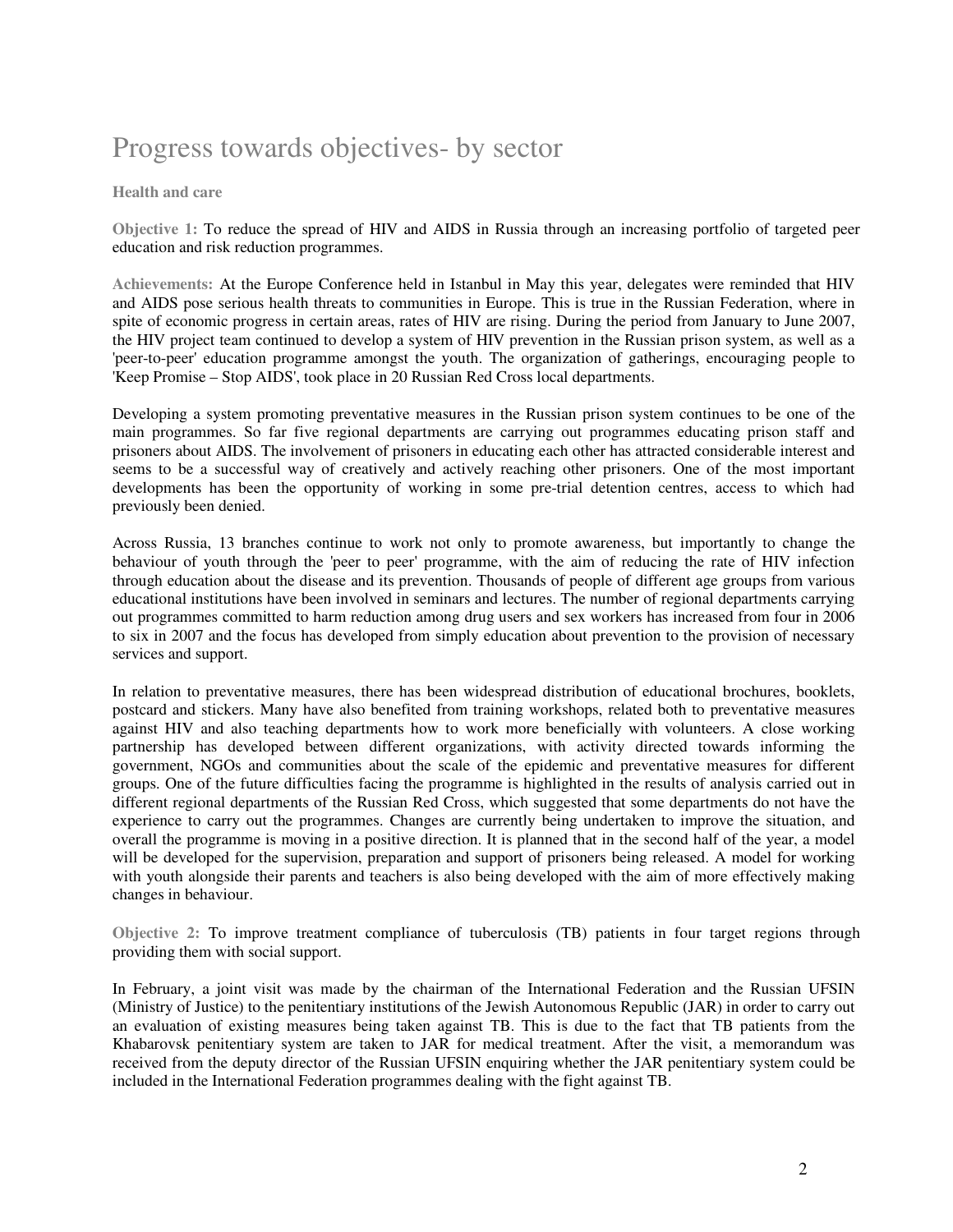A training session on chemotherapy for people with multi-drug resistant (MDR) was organized in Belgorod. In April, in the republic of Khakassia, the first training session took place on the coordination of services and the organization of measures for the treatment of those suffering from MDR, for the benefit of the civilian and penitentiary medical services and the Red Cross. In May, the Green Light Committee agreed to consider an application from the Pskov region for the treatment of those suffering with MDR. A visit was organized for members from the republic of Adygea to Pskov region in order to share experience between Red Cross branches. In June, the delivery of equipment to the new UFSIN bacteriological laboratory in Khabarovsk region was completed.

#### **Disaster Management**

Due to the current make up and capacity of RRC branches, the National Society focuses its work on health and care. The Ministry of Emergencies is strong in Russia and takes a proactive lead in disaster response. Although the RRC does not currently run a disaster management programme with support from the International Federation, there was a request for assistance in response to the mine blast in Kemorovo region in March. The International Federation allocated CHF 105,000 (USD 86,415 or EUR 64,760) from its disaster relief emergency fund (DREF) to assist in minimizing the psychological effects in the aftermath of the coalmine explosion by providing direct individualized psycho-social support to affected individuals and families.

Currently, 14 nurses and psychologists at the RRC Kemerovo branch provide psycho-social support to 420 families (over 1,000 people), through home visits and self-support groups. According to the statistics, 149 families (667 people) lost family members in the accidents, and psychosocial support team members provided 134 of them with constant psycho-social support for the entire period, while 15 received more limited support according to their needs.

In addition, Russian Red Cross employees carried out individual chats and consultations with family members, including some organized with external specialists. Topics of the consultations covered legal advice, employment, education, financial support, and raising children. In addition, National Society staff helped the beneficiaries solve social problems such as ones related to apartments or education, telephone installation, delivery of medicine and groceries.

Owing to this assistance, many affected people have returned to work and their everyday responsibilities, reconnected with their families, and even started to seek social activity. With this response, the RRC utilized the learning from the Beslan Hostage Crisis on a wider scale and demonstrated the significance of psychosocial support in response work. This important humanitarian action will also be a significant contribution to defining a longer term role for the Russian Red Cross in disaster response, as according to the National Society visiting nurses service estimations, about one third of the beneficiaries will continue to require support after the end of the emergency operation.

#### **For the DREF bulletin and updates on this operation, please see the website at:** *<http://www.ifrc.org/where/country/cn6.asp?countryid=142>*

#### **Organizational development**

**Objective:** To empower marginalized groups through the promotion of participatory approaches and advocacy with the Russian Red Cross programmes.

**Achievements:** Since the beginning of 2007, the focus of the programme to support elderly people has continued to shift from the provision of services to the promotion of advocacy by working more closely with them in order to ensure that their needs are met. Following the meeting between different projects in November 2006, advocacybased projects were launched in five regions in Russia. In 2007, the programme continued to operate in three regions (Samara, Tomsk, Veliky Novgorod). In April-May, two new regions (Krasnodar and Rostov) also launched advocacy programmes.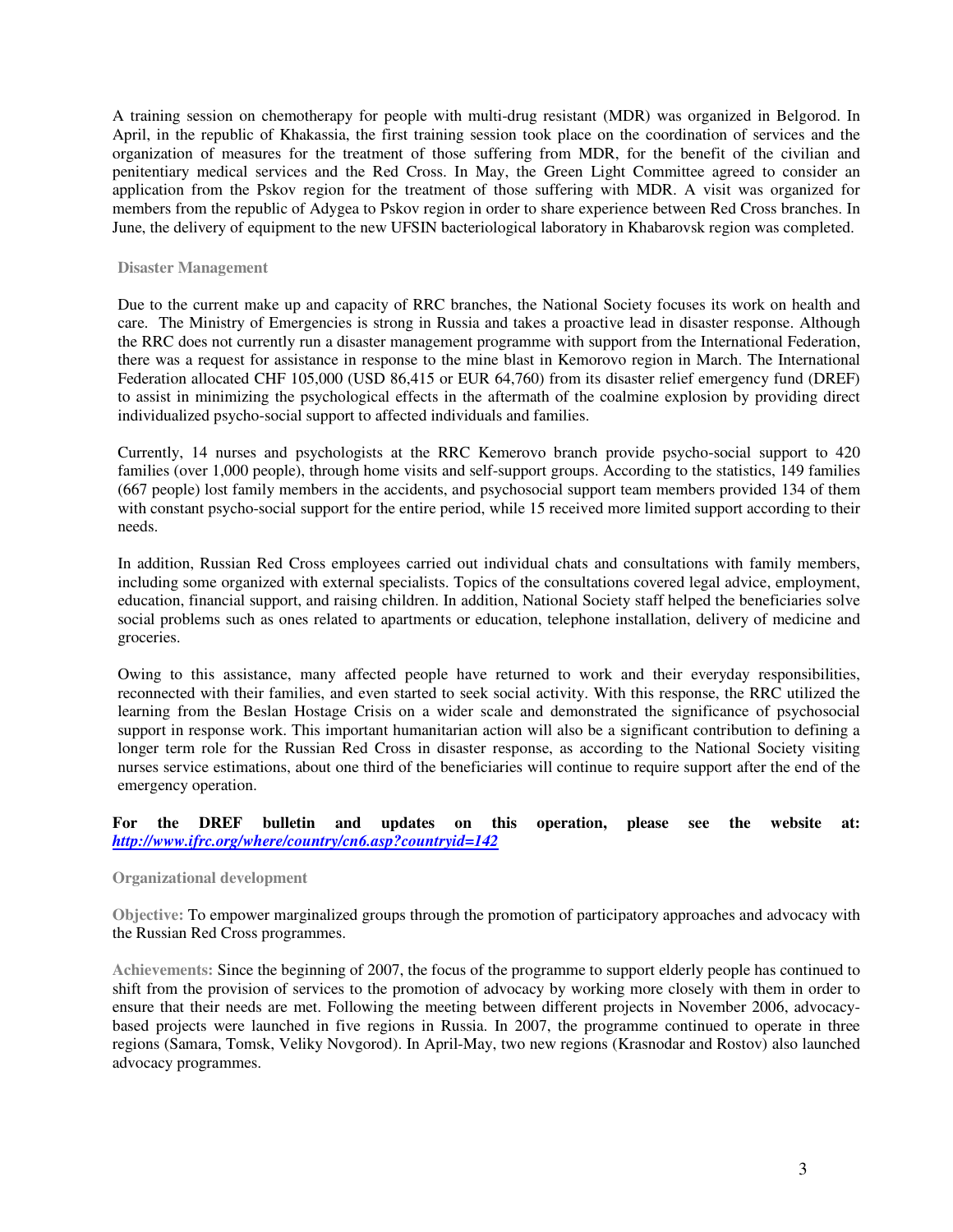One of the main elements of the advocacy programme involved working more closely with representatives of local administrations and legislative bodies. Seminars and roundtable meetings were set up during which representatives of the elderly population were able to put forward previously prepared proposals and methodical recommendations to be presented to the regional dumas (parliaments). In Novgorod, two roundtable discussions allowed elderly people to put forward suggestions regarding a number of laws to the local government administrations to be passed on to the leadership and state duma. A number of different agreements have been signed between regional Russian Red Cross and state social institutions.

Elected representatives from the older people have continued to be actively involved in the needs assessment process, and in the creation of groups offering different activities which are currently attended by over 150 people. The distribution of information and the provision of support continue to be important elements of the programme. Socio-medical centres provide consultations with doctors, psychologists and lawyers. There has also been the publication of booklets and handbooks for the elderly people. In Samara, a confidential information hotline has been set up as well as an open office, answering questions relating to medical treatments, and social and medical services. Around 70 people have benefited from training seminars on first aid, caring for the sick and self-help lectures.

During the reporting period, around 1,000 older people have been involved in the different activities and programmes.

*Beslan:* The situation in Beslan is gradually normalizing and the programme, operating in close cooperation with the ICRC and the United Nations Children's Fund (UNICEF), is increasingly oriented towards developing psychosocial support approaches in North Ossetia and in other Russian Red Cross programmes and regions. The experience gained over three years in Beslan can be used in disaster management at a federal level through mobile psychosocial support teams and additional training for staff and volunteers in 2007-2008. The first attempt was made to test the capacities outside North Ossetia following the mine blast in Novokuznetsk when seven staff members went to assist with the organization of psychosocial support programme.

The programme personnel have been reduced in accordance with a decrease in the number of people needing support. They continue to provide assistance for over 400 people monthly through home visits, lessons at the Russian Red Cross rehabilitation centre and community events. In April-May, target families were screened in order to determine current needs and to avoid dependency. Lists of those requiring psychosocial support and care were updated. The Norwegian Red Cross allocated an additional CHF 100,000 to provide the necessary assistance and strengthen self support groups and education in the community till the end of 2007. Lessons and meetings at the Russian Red Cross Centre and community events (at least twice monthly) have aided rehabilitation, involving beneficiaries in developing self-support initiatives. The Red Cross team in Beslan increased its organizational capacity through collective planning for 2007 and additional training on fundraising, but more organizational and management knowledge is needed for the Russian Red Cross staff to be able to effectively maintain the programme in 2008. Fundraising, volunteer management, advocacy and management skills need to be addressed in 2007-2008.

The Red Cross branch in North Ossetia developed relations with the government of North Ossetia through the programme, although this is hindered when ministers are replaced. Agreements on cooperation have been signed with five social ministries, round tables discussions organized and a body set up for coordination of negotiations. Training, supervision and networking was held for 15 volunteer trainers who conduct monthly trainings for the local population and also work with organizations in different regions of North Ossetia. While this process was designed to prepare trainers specifically on 'crisis and coping mechanisms', it will take longer to develop psychosocial support programme instructors for trainers.

# Working in partnership

The International Federation coordinates two bilateral projects between the Russian Red Cross and other partners within the Movement:

*Care and Support for people living with HIV (PLWH):* From January to June, several on-site visits and trainings were conducted in Tula and Orenburg, as part of the scale up and expansion of the care and support project into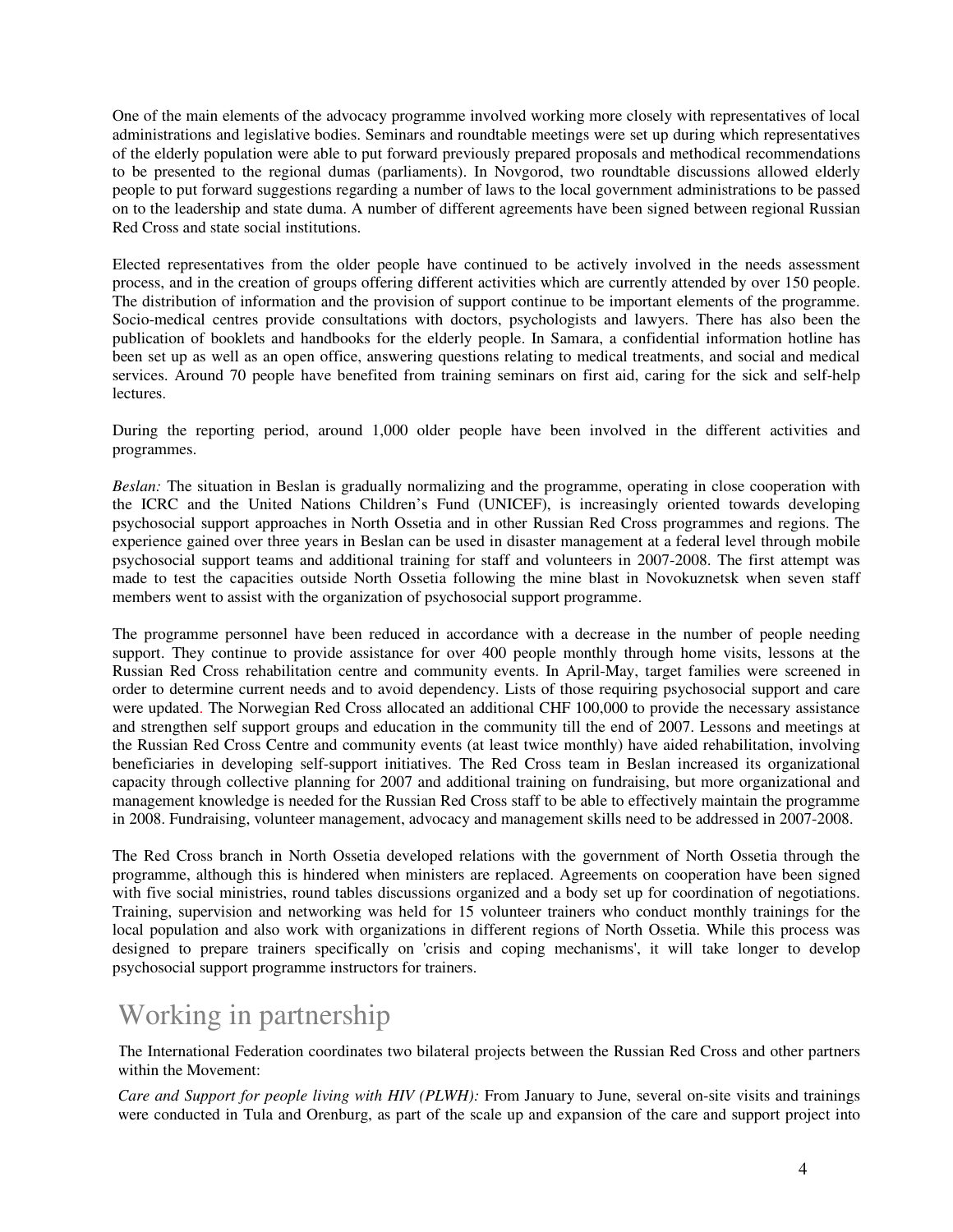new regions and branches. In Orenburg, new project interventions were designed in coordination with a International Federation supported HIV prevention project in penal colonies.

*Support for Vulnerable Children:* In the reporting period, the American and Norwegian Red Cross Societies began collaborating (along with the Russian Red Cross) in support of vulnerable children in Vologda and Pskov. The partnership aims to maximize existing resources in support of physically and mentally challenged children in Pskov and street children in Volodga.

# Contributing to longer-term impact

The Moscow representation actively promotes ongoing evaluation to boost learning and improve the effectiveness of programmes. The following extract from an evaluation report on an older people's project in Tomsk, is indicative of the approach the representation encourages and supports with expertise and facilitation.

Participatory action research (PAR) conducted in 2004 and 2005 was used as the base line information against which the 2007 evaluation took place. Focus groups concentrated on the five primary concerns that older people identified in the PAR (access to health care, cost of medicines, isolation, cost of living and lack of influence) and discussed changes in these five areas, both positive and negative, over the last two years. Focus groups and interviews also addressed the influence of the recommended action points of the PAR, particularly service delivery, advocacy and sensitization. A summary of the findings is presented below.

#### **Evaluation of Older People's Project, Tomsk.**

#### **Changes in Five Priority Areas:**

#### 1) Access to Health Care

There were positive observations relating to changes in access to health care. Firstly, participants noted that access had improved due to the provision of basic health care services in the RRC socio/medical centres. These centres alleviate the need to access state health care services, particularly for non-specialist care. Of particular note was that the RRC is now inviting medical specialists to provide consultations in its socio/medical rooms. It was access to these specialists that was causing such stress in queuing times during the PAR in 2004. However, while it is important to note these positive developments, three less positive observations also need to be born in mind. First, access has improved only for those older people living in the vicinity of the RRC socio/medical centre and using its services. Secondly, regarding state medical facilities, participants for the most part still described the same difficulties in accessing care as three years ago, in terms of queuing times and rudeness of medical staff. Thirdly, the access problem is structural in that the population around hospitals and polyclinics is growing faster than the facilities can cope with. Queuing times and limited availability of specialists is therefore a common problem for the wider population. Only one aspect of problem of access - that of negative attitudes to older people - can be described as exclusion. Some participants did note improvements in attitude on behalf of some doctors, which may be due to the influence of advocacy and contact with the National Society, however, this proposition could not be proved during the evaluation.

#### 2) Costs of Medicines

Participants noted only a worsening of the situation regarding the cost of medicines. The cost of medicines is a cause of stress to all older people, but the lack of availability of free prescription medicines for those entitled to benefits is a particular blow. A "monetization law" in 2006 allowed older people to choose between an allocation of cash or an equivalent in "benefits" in the form of discounts, particularly on medicines. Now even those who chose "benefits" are unable to access the medicines covered by their entitlements, forcing them to buy alternatives, or to go without. Those who agreed to accept cash within the monetization process claimed the increased cost of medicines has exceeded the value of pay out. Cost of medicines continues to be as acute a problem as it was three years ago.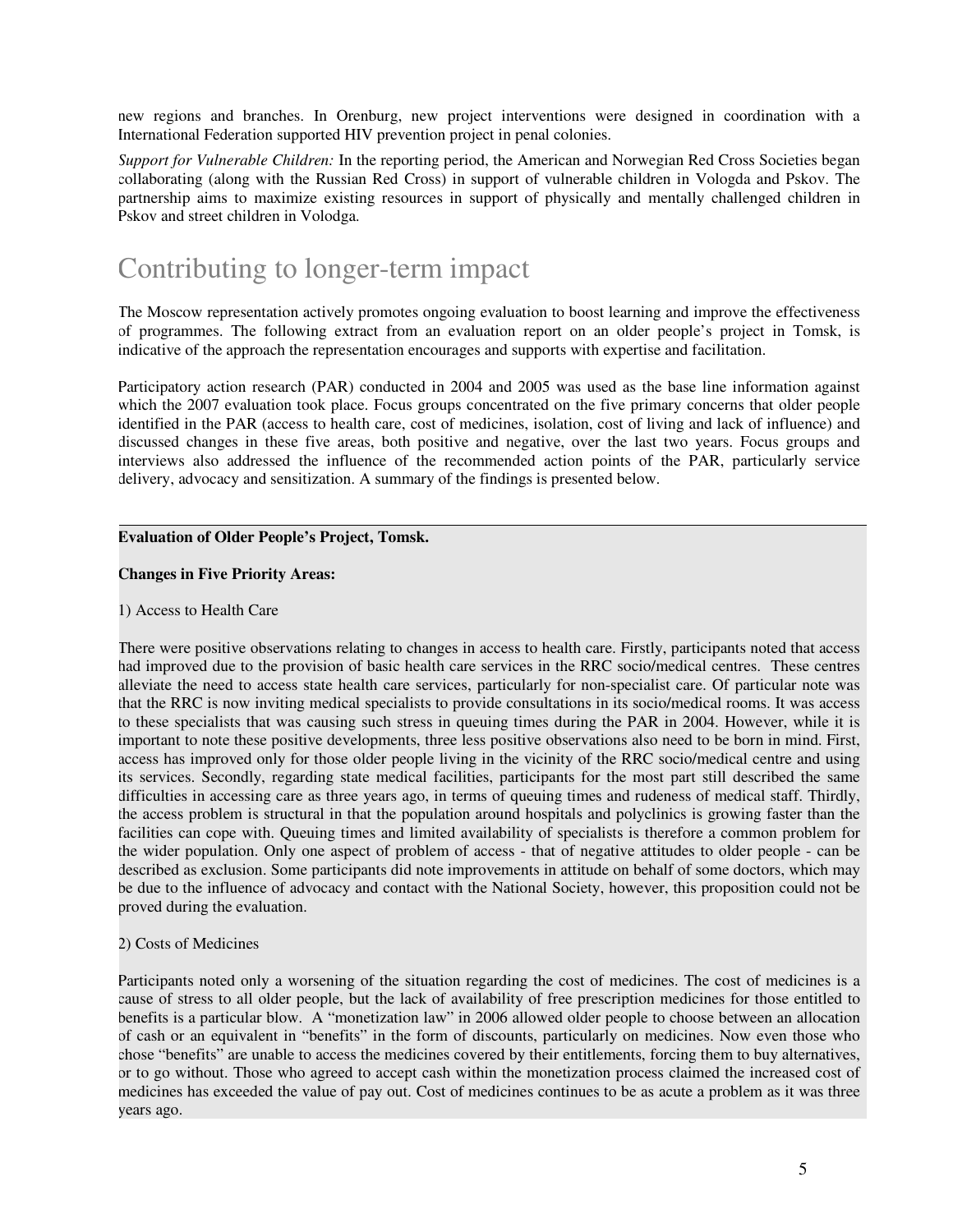#### <span id="page-5-0"></span>3) Loneliness

Participants noted an improvement in their situations regarding loneliness and opportunities to socialize. "For those who want to meet and chat and do things together, thanks to Red Cross, there are now the opportunities." Participants noted that they had more friends and a more active social life. The loss of these clubs was a real concern to participants. 'Whatever happens, these RRC clubs must stay open – they are vital to our welfare and happiness." Homebound older people who receive voluntary home visits have also benefited from reduced loneliness, although this has been countered by a negative change – the loss of entitlement to free telephone calls. This has increased the isolation and loneliness of homebound older people.

#### 4) Cost of Living

Participants did note that their pensions had increased since the 2004 PAR and also noted that monetization had resulted in more available cash. However, most claimed that rising prices had absorbed this increase and purchasing power had not in fact increased since 2004. Even some participants claimed that it had decreased. As in the past, a considerable portion, usually over half, of the pension goes towards paying for utilities. Yet during these focus groups there was far less attention given to this issue than three years ago. This perhaps can be explained by the circumstances of these particular participants, but another explanation that was referred to was that older people were adapting over time and no longer felt the pain of transition with the same acuteness, even if their circumstances were not in fact changing.

#### 5) Ability to Influence

Participants did not express greater confidence in their ability to influence. They did not refer to being more vocal, confident or empowered. They still claimed that they were not being listened to. However, when pressed for details, participants were able to list examples of visits from state officials to the RRC centre. They were also able to identify specific questions that had been raised and dealt with through such visits. It seems therefore that the Red Cross centers are in fact playing some role in linking vulnerable older people with service providers and policy makers as intended. Importantly also, participants referred to having improved access to information. Special mention was given to the RRC information board, a RRC local publication on advice and contact details for older people, and radio broadcasts, including ones with the National Society participation. There was therefore evidence of some positive practical changes, but not of a change in attitude towards the value of advocacy. As before, faith in the concept remains low.

#### **Impact Since 2004**

Any discussion of impact based on these focus groups should bear in mind the following: the numbers participating were less than the original PAR (200 people participated in 2004, and only between 50-60 in this evaluation). Nevertheless, all participants of the evaluation were participants of the original PAR in 2004 so the results are comparable to the base line. Secondly, the participants in this monitoring were all regular visitors of the RRC socio/medical centre, and therefore the role of the National Society in their lives was higher than would be expected if another region without a RRC socio/medical centre had been selected.

That being said, there was a marked improvement in mood and outlook within these groups than had been the case in 2004. This can be attributed to two main factors – older people have adjusted their lives and coping mechanisms more successfully than they had three years ago, and secondly, the positive influence of the RRC socio/medical room on older peoples' access to medical care, information and social opportunities in the target region.

Qualitative information from these focus groups point to: improvements in access to basic health care through RRC services; reduced social isolation due to the emphasis on socializing within the RRC centre since 2004; less of an information vacuum due to RRC emphasis on information distribution since 2004, and some improved contact with decision makers though official visits to the RRC socio/medical room. These improvements constitute evidence of the positive influence of the RRC and its approach to older people since the PAR, considering that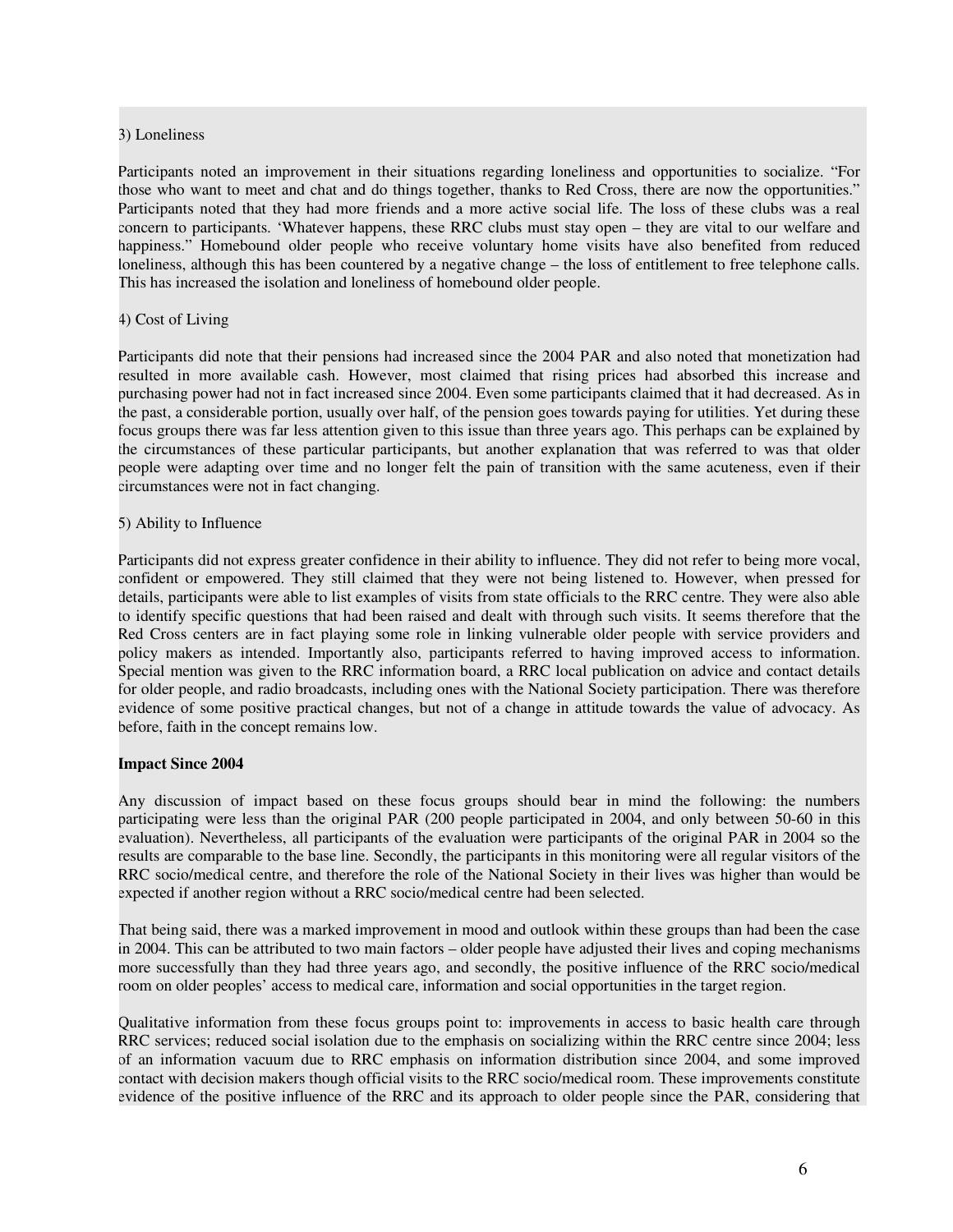there were no references to improvements in the external environment in terms of purchasing power or access to health care outside of the Red Cross.

It is also clear that the emphasis on empowerment and participation during the PAR in 2004 has influenced the Veterans' Association, who appear also now to promote greater activism and participation among older people. The evaluation did not touch upon the wider impact of this, although it is possible that this has influence on both services and individuals.

However, optimism should be tempered once the original goals of the programme are recalled. It was intended that advocacy would influence service delivery and policy affecting older people. The RRC socio/medical centre was intended to be a platform from which wider issues could be addressed, affecting numbers well beyond the few hundred that visit the RRC centre. These ambitions appear to have been largely unsuccessful (there were examples of how participants of the PAR had gone on to influence wider services but there is no method of data collection to track these impacts and measure them).

The meeting with the local government did suggest interest in both the potential of Red Cross services and greater attention to voice of the elderly. However, despite numerous attempts on behalf of the Russian Red Cross branch, this interest has never materialized into practical or financial support from the government. The RRC branch did lead an initiative to bring together state and non-state actors and had them all sign a declaration to act on the findings of the 2004 PAR, but apart from the RRC and the Veterans' Association, the commitments of the declaration were not followed through. This experience has persuaded the National Society branch that more emphasis should be placed on active aging among older people and promoting their welfare, and less emphasis should be placed on policy change, as there is too little evidence of capacity and influence to succeed in the latter.

#### **The Future**

This project is smaller than intended in the scale of its impact, but it is nevertheless an important and well run innovation. It is a demonstration of how services can be combined with active aging work and information promotion to address proximate causes of vulnerability and improve the quality of life of vulnerable older people. It is a tribute to the work of the Red Cross in Tomsk, and to the committee it has formed from Red Cross and Veteran Association volunteers, that the project is run as well as it is.

With less than 18 months funding remaining, it is important that support for the remaining life of the project is planned carefully to maximize the chances of sustainability. So far the programme has supported and mobilized small communities of vulnerable older people and contributed meaningfully to addressing some of the root causes of vulnerability identified in the 2004 PAR. Within the next 18 months, the following can be aspired: i) the sustainability of these initiatives through local resource mobilization, ii) quality of support through volunteer management and psycho-social support training, and iii) the documentation and dissemination of basic best practice so that other interested branches have an opportunity for replication and learning.

# Looking Ahead

In 2007, work will continue to focus on health and care and promoting social exclusion. In addition, the following five innovations will be supported:

- An emphasis on sustainability through trainings on resource mobilization and volunteer management;
- The dissemination of psycho-social support skills across all programmes;
- A study of the viability of on-line training in Russian as a capacity building tool.

The Moscow regional office will now be established as a regional representation tasked with the provision of membership services to the National Societies of Belarus, Moldova, Russia and Ukraine.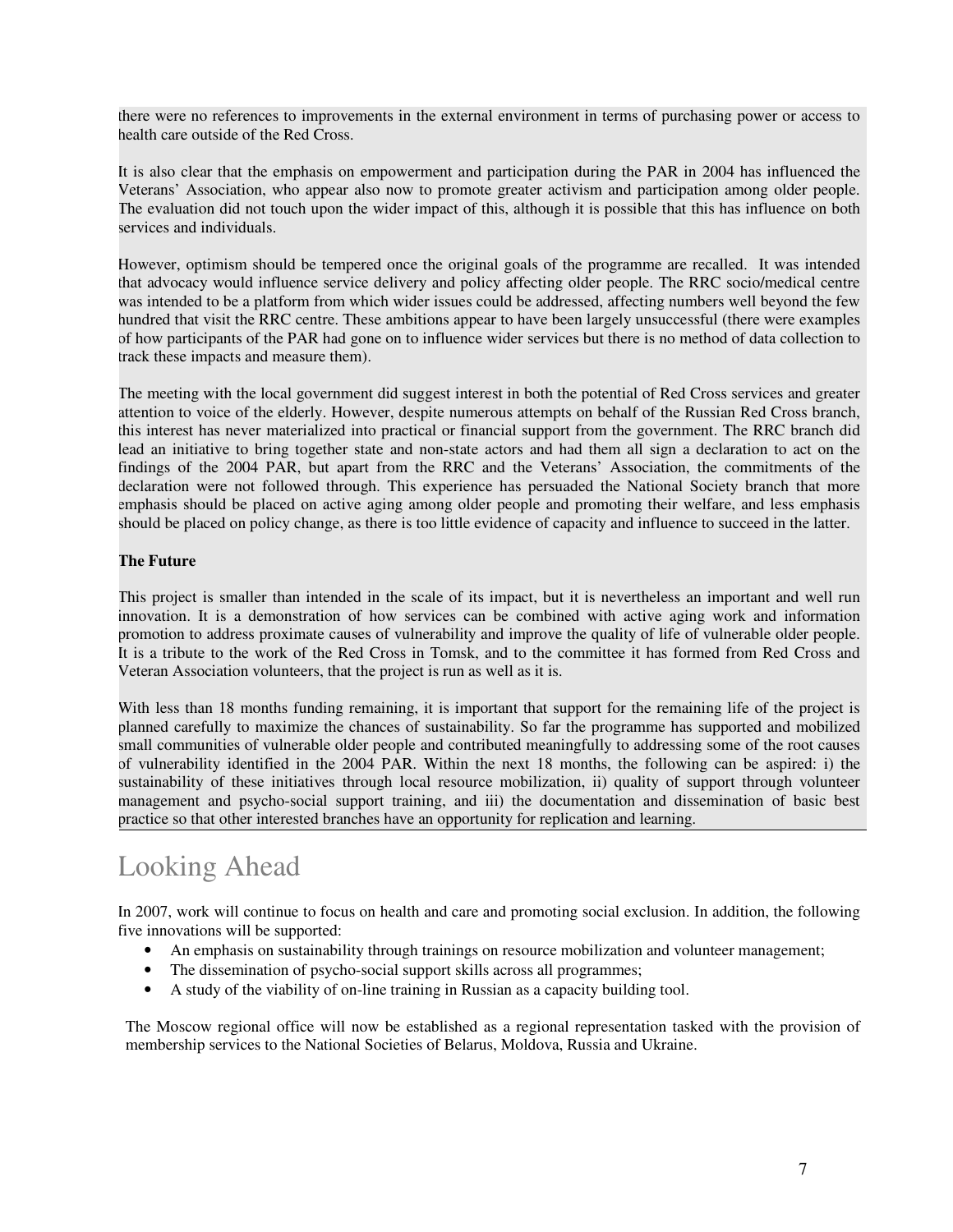**For further information please contact:** 

**Regional Representation in Moscow: Alexander Matheou, Regional Representative Telephone: +7 495 126 1566; Fax: + 7 495 937 5263; Email alexander.matheou@ifrc.org**

**Europe Zone office, Budapest: Leon Prop, Deputy Head of Zone, Telephone: + 36 1 248 3300; Fax: + 36 1 248 331; Email: leon.prop@ifrc.org**

**To support or find out more about the Federation's programmes or operations, click on www.ifrc.org**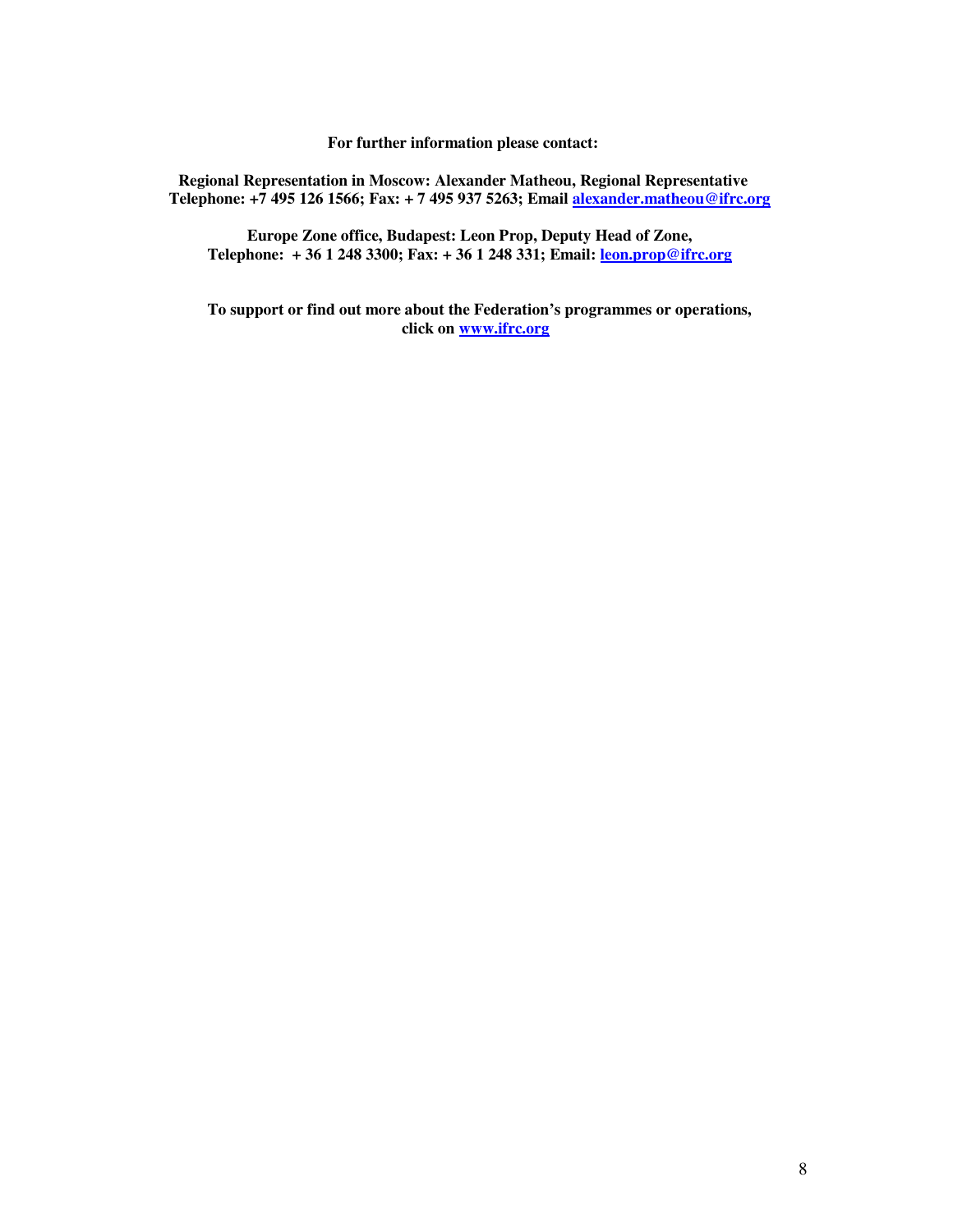<span id="page-8-0"></span>MAARU001 - RUSSIAN FEDERATION

#### **I. Consolidated Response to Appeal**

| <b>Selected Parameters</b> |                 |  |  |  |  |
|----------------------------|-----------------|--|--|--|--|
| Reporting Timeframe        | 2006/01-2007/06 |  |  |  |  |
| <b>Budget Timeframe</b>    | 2006/1-2007/12  |  |  |  |  |
| Appeal                     | MAARU001        |  |  |  |  |
| Budget                     | APPEAL          |  |  |  |  |

Interim Financial Report **All figures** are in Swiss Francs (CHF)

|                            |                                                         | <b>Health &amp; Care</b> | <b>Disaster</b><br>Management | Humanitarian<br>Values | Organisational<br>Development | Coordination &<br>Implementation | <b>TOTAL</b> |
|----------------------------|---------------------------------------------------------|--------------------------|-------------------------------|------------------------|-------------------------------|----------------------------------|--------------|
| A. Budget                  |                                                         | 3,953,663                | 491,422                       | 0                      | 1,194,132                     | 420,420                          | 6,059,637    |
| <b>B. Opening Balance</b>  |                                                         | 2,853,771                | 80,724                        | 0                      | 209,859                       | 31,000                           | 3,175,355    |
| Income                     |                                                         |                          |                               |                        |                               |                                  |              |
|                            | <b>Cash contributions</b>                               |                          |                               |                        |                               |                                  |              |
|                            | <b>British Red Cross</b>                                | 115,652                  |                               |                        | 241,060                       | 49,838                           | 406,550      |
|                            | Caltrans Group Ltd                                      |                          |                               |                        | 3.763                         |                                  | 3.763        |
|                            | Capacity Building Fund                                  |                          |                               |                        | 40,000                        |                                  | 40,000       |
|                            | <b>DFID Partnership</b>                                 | 30.522                   |                               |                        | 76,304                        |                                  | 106.826      |
|                            | Sweden - Private Donors                                 |                          |                               |                        |                               | 908                              | 908          |
|                            | Swedish Red Cross                                       | 171,386                  | 127,058                       |                        | 162,581                       |                                  | 461,025      |
|                            | <b>USAID</b>                                            | 2.096.745                |                               |                        |                               |                                  | 2.096.745    |
|                            | <b>C1. Cash contributions</b>                           | 2,414,305                | 127,058                       |                        | 523,708                       | 50,745                           | 3,115,816    |
|                            | <b>Outstanding pledges (Revalued)</b>                   |                          |                               |                        |                               |                                  |              |
|                            | Caltrans Group Ltd                                      |                          |                               |                        | $-53$                         |                                  | $-53$        |
|                            | Swedish Red Cross                                       | 89,700                   |                               |                        | 62,790                        |                                  | 152,490      |
|                            | <b>USAID</b>                                            | $-2.051.795$             |                               |                        |                               |                                  | $-2,051,795$ |
|                            | <b>C2. Outstanding pledges (Revalued)</b>               | $-1,962,095$             |                               |                        | 62,737                        |                                  | $-1,899,358$ |
|                            | Reallocations (within appeal or from/to another appeal) |                          |                               |                        |                               |                                  |              |
|                            | <b>British Red Cross</b>                                | 0                        |                               |                        |                               |                                  | $\theta$     |
|                            | <b>DFID Partnership</b>                                 |                          |                               |                        | 70,032                        |                                  | 70,032       |
|                            | Swedish Red Cross                                       | 12.700                   | $-12.700$                     |                        |                               |                                  | $-0$         |
|                            | C3. Reallocations (within appeal or                     | 12,700                   | $-12,700$                     |                        | 70,032                        |                                  | 70,032       |
|                            | <b>Inkind Personnel</b>                                 |                          |                               |                        |                               |                                  |              |
|                            | <b>British Red Cross</b>                                |                          |                               |                        |                               | 153,000                          | 153,000      |
|                            | <b>C5. Inkind Personnel</b>                             |                          |                               |                        |                               | 153,000                          | 153,000      |
|                            | Other Income                                            |                          |                               |                        |                               |                                  |              |
|                            | Miscellaneous Income                                    | 366                      |                               |                        |                               | 6.417                            | 6,783        |
|                            | Services & Recoveries                                   |                          |                               |                        |                               | 235,417                          | 235,417      |
|                            | C6. Other Income                                        | 366                      |                               |                        |                               | 241,834                          | 242,200      |
|                            | C. Total Income = SUM(C1C6)                             | 465,276                  | 114,358                       | 0                      | 656,477                       | 445,579                          | 1,681,690    |
| D. Total Funding = $B + C$ |                                                         | 3.319.048                | 195,082                       | 0                      | 866.336                       | 476,580                          | 4,857,046    |

#### **II. Balance of Funds**

|                                    | <b>Health &amp; Care</b> | <b>Disaster</b><br>Management | Humanitarian<br>Values | Organisational<br><b>Development</b> | Coordination &<br><b>Implementation</b> | <b>TOTAL</b> |
|------------------------------------|--------------------------|-------------------------------|------------------------|--------------------------------------|-----------------------------------------|--------------|
| <b>B. Opening Balance</b>          | 2,853,771                | 80,724                        |                        | 209.859                              | 31.000                                  | 3,175,355    |
| C. Income                          | 465.276                  | 114.358                       |                        | 656.477                              | 445.579                                 | 1,681,690    |
| E. Expenditure                     | $-2.683.953$             | $-160.936$                    |                        | $-617.645$                           | $-356.862$                              | $-3,819,396$ |
| F. Closing Balance = $(B + C + E)$ | 635.095                  | 34.146                        |                        | 248.691                              | 119.717                                 | 1,037,649    |